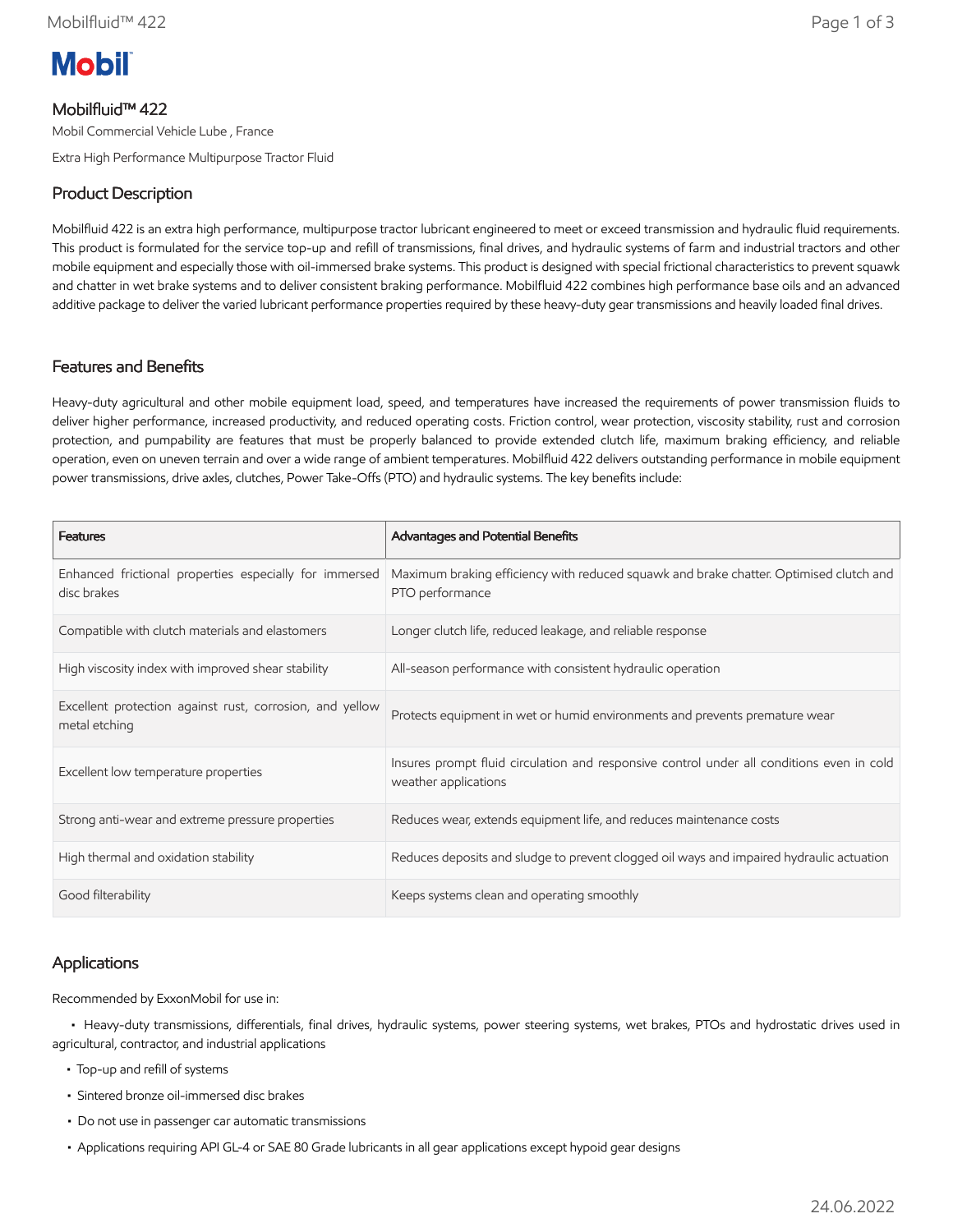#### Specifications and Approvals

This product is recommended by ExxonMobil for use in applications requiring:

API GL-4

MASSEY FERGUSON CMS M1135

This product meets or exceeds the requirements of the following industry and builder specifications:

Ford ESEN-M2C86-B

#### Properties and Specifications

| Property                                        |       |
|-------------------------------------------------|-------|
| Brookfield Viscosity @ -18 C, mPa.s, ASTM D2983 | 9000  |
| Density @ 15 C, kg/l, ASTM D4052                | 0.894 |
| Flash Point, Cleveland Open Cup, °C, ASTM D92   | 226   |
| Kinematic Viscosity @ 100 C, mm2/s, ASTM D445   | 10.8  |
| Kinematic Viscosity @ 40 C, mm2/s, ASTM D445    | 85    |
| Pour Point, °C, ASTM D97                        | $-30$ |
| Viscosity Index, ASTM D2270                     | 110   |

#### Health and safety

Health and Safety recommendations for this product can be found on the Material Safety Data Sheet (MSDS) @ [http://www.msds.exxonmobil.com/psims](http://www.msds.exxonmobil.com/psims/psims.aspx) /psims.aspx

All trademarks used herein are trademarks or registered trademarks of Exxon Mobil Corporation or one of its subsidiaries unless indicated otherwise.

09-2020

#### Esso Société Anonyme Française

20 rue Paul Héroult 92000 Nanterre, France

Société Anonyme au capital de 98 337 521,70 euros

#### RCS Nanterre 542 010 053

You can always contact our Technical Help Desk engineers on Mobil lubricants and services related questions:<https://www.mobil.fr/fr-fr/contact-us> Tel. +33 (0)1 49 67 90 00 [http://www.exxonmobil.com](http://www.exxonmobil.com/)

Typical Properties are typical of those obtained with normal production tolerance and do not constitute a specification. Variations that do not affect product performance are to be expected during normal manufacture and at different blending locations. The information contained herein is subject to change without notice. All products may not be available locally. For more information, contact your local ExxonMobil contact or visit [www.exxonmobil.com](http://www.exxonmobil.com/)

ExxonMobil is comprised of numerous affiliates and subsidiaries, many with names that include Esso, Mobil, or ExxonMobil. Nothing in this document is intended to override or supersede the corporate separateness of local entities. Responsibility for local action and accountability remains with the local ExxonMobil-affiliate entities.